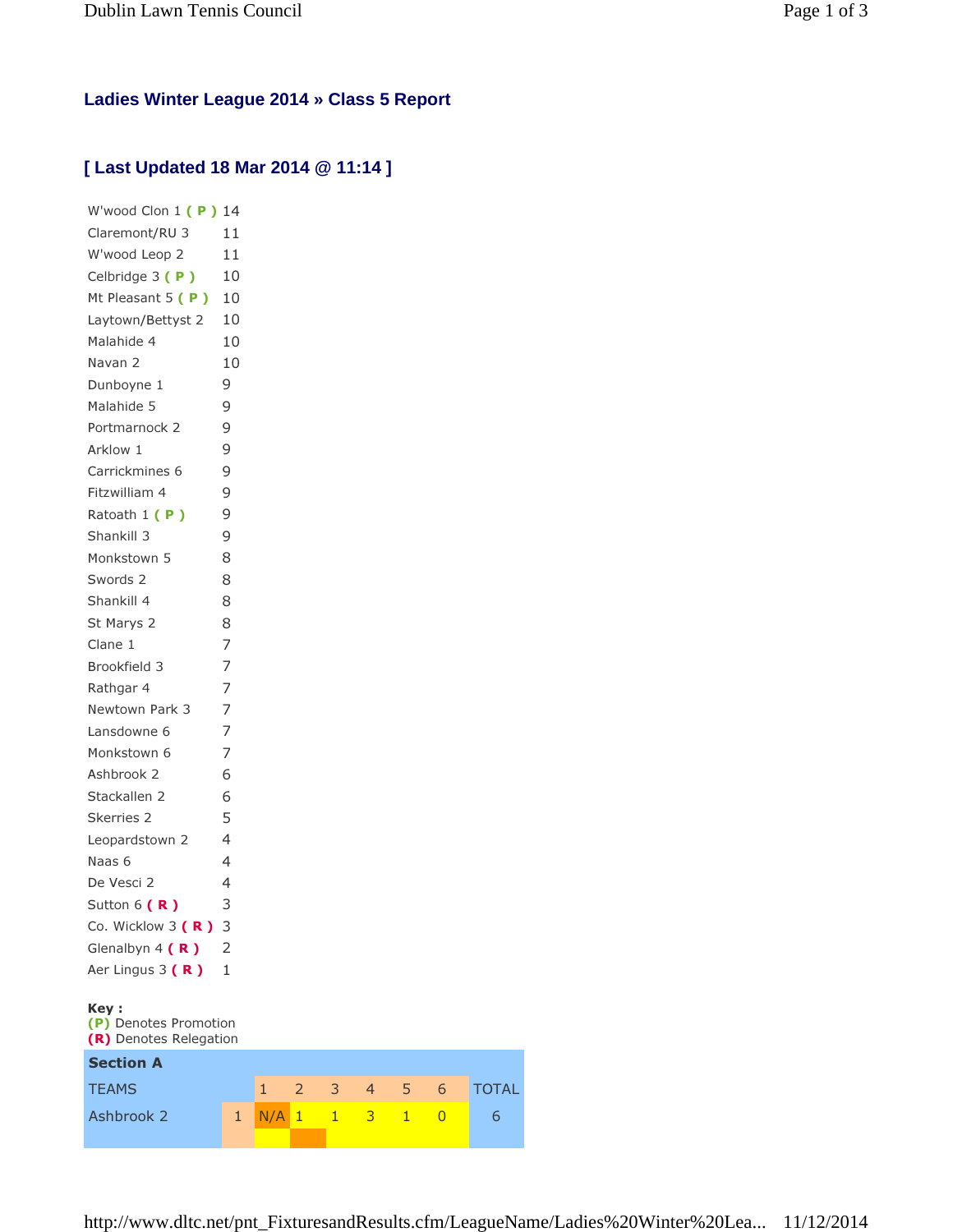| Celbridge 3           | $\overline{2}$ | $\overline{2}$ | N/A            | $\overline{2}$ | $\overline{2}$ | $\overline{2}$ | $\overline{2}$ | 10             |  |  |
|-----------------------|----------------|----------------|----------------|----------------|----------------|----------------|----------------|----------------|--|--|
| Clane 1               | 3              | $\overline{2}$ | $\mathbf{1}$   | N/A            | $\overline{2}$ | $\mathbf{1}$   | $\mathbf{1}$   | 7              |  |  |
| Leopardstown 2        | $\overline{4}$ | $\Omega$       | 1              | $\mathbf{1}$   | N/A            | $\overline{2}$ | $\overline{0}$ | $\overline{4}$ |  |  |
| Monkstown 5           | 5              | $\overline{2}$ | $\mathbf{1}$   | $\overline{2}$ | $\mathbf{1}$   | N/A            | $\overline{2}$ | 8              |  |  |
| Mt Pleasant 5         | 6              | 3              | $\mathbf{1}$   | $\overline{2}$ | 3              | $\mathbf{1}$   | N/A            | 10             |  |  |
|                       |                |                |                |                |                |                |                |                |  |  |
| <b>Section B</b>      |                |                |                |                |                |                |                |                |  |  |
| <b>TEAMS</b>          | $\mathbf{1}$   | $\overline{2}$ | 3              | $\overline{4}$ | 5              | 6              | <b>TOTAL</b>   |                |  |  |
| Aer Lingus 3          | $\mathbf{1}$   | N/A            | $\overline{0}$ | $\overline{0}$ | $\overline{0}$ | $\overline{1}$ | $\overline{0}$ | $\mathbf{1}$   |  |  |
| Dunboyne 1            | $\overline{2}$ | 3              | N/A            | 1              | $\mathbf{1}$   | $\blacksquare$ | 3              | 9              |  |  |
| Laytown/Bettyst 2     | 3              | $\overline{3}$ | $\overline{2}$ | N/A            | $\overline{2}$ | $\Omega$       | 3              | 10             |  |  |
| Malahide 4            | $\overline{4}$ | 3              | $\overline{2}$ | $\mathbf{1}$   | N/A            | 3              | $\mathbf{1}$   | 10             |  |  |
| Navan <sub>2</sub>    | 5              | $\overline{2}$ | $\overline{2}$ | 3              | $\overline{0}$ | N/A            | 3              | 10             |  |  |
| <b>Skerries 2</b>     | 6              | 3              | $\overline{0}$ | $\overline{0}$ | $\overline{2}$ | $\overline{0}$ | N/A            | 5              |  |  |
|                       |                |                |                |                |                |                |                |                |  |  |
| <b>Section C</b>      |                |                |                |                |                |                |                |                |  |  |
| <b>TEAMS</b>          |                | $\mathbf{1}$   | $\overline{2}$ | 3              | $\overline{4}$ | 5              | 6              | <b>TOTAL</b>   |  |  |
| Malahide 5            | $\mathbf{1}$   | N/A            | 3              | $\overline{2}$ | 3              | 1              | 0              | 9              |  |  |
| Naas 6                | $\overline{2}$ | 0              | N/A            | $\mathbf{1}$   | $\mathbf{1}$   | $\overline{2}$ | $\Omega$       | $\overline{4}$ |  |  |
| Portmarnock 2         | 3              | $\mathbf{1}$   | $\overline{2}$ | N/A            | 3              | 3              | $\overline{0}$ | 9              |  |  |
| Stackallen 2          | $\overline{4}$ | $\overline{0}$ | $\overline{2}$ | $\overline{0}$ | N/A            | 3              | $\overline{1}$ | 6              |  |  |
| Sutton 6              | 5              | $\overline{2}$ | $\mathbf{1}$   | $\overline{0}$ | $\overline{0}$ | N/A            | $\overline{0}$ | 3              |  |  |
| W'wood Clon 1         | 6              | 3              | 3              | 3              | $\overline{2}$ | 3              | N/A            | 14             |  |  |
|                       |                |                |                |                |                |                |                |                |  |  |
| <b>Section D</b>      |                |                |                |                |                |                |                |                |  |  |
| <b>TEAMS</b>          | $\mathbf{1}$   | $\overline{2}$ | 3              | $\overline{4}$ | 5              | 6              | <b>TOTAL</b>   |                |  |  |
| Arklow 1              | $\mathbf{1}$   | N/A            | $\overline{2}$ | 1              | $\overline{1}$ | $\overline{a}$ | 3              | 9              |  |  |
| Brookfield 3          | $\overline{2}$ | $\mathbf{1}$   | N/A            | $\mathbf{1}$   | $\overline{2}$ | $\mathbf{1}$   | $\overline{2}$ | $\overline{7}$ |  |  |
| Claremont/RU 3        | 3              | $\overline{2}$ | $\overline{2}$ | N/A            | $\overline{3}$ | 3              | $\mathbf{1}$   | 11             |  |  |
| Co. Wicklow 3         | 4              | $\overline{2}$ | $\mathbf{1}$   | $\overline{0}$ | N/A            | $\overline{0}$ | $\overline{0}$ | 3              |  |  |
| Rathgar 4             | 5              | $\mathbf{1}$   | $\overline{2}$ | $\overline{0}$ | 3              | N/A            | $\mathbf{1}$   | 7              |  |  |
| Swords 2              | 6              | 0              | $\mathbf{1}$   | $\overline{2}$ | 3              | $\overline{2}$ | N/A            | 8              |  |  |
|                       |                |                |                |                |                |                |                |                |  |  |
| <b>Section E</b>      |                |                |                |                |                |                |                |                |  |  |
| <b>TEAMS</b>          |                | $\mathbf{1}$   | $\overline{2}$ | 3              | $\overline{4}$ | 5              | 6              | <b>TOTAL</b>   |  |  |
| Carrickmines 6        | $\mathbf{1}$   | N/A            | $\mathbf{1}$   | 3              | 1              | 3              | $\mathbf{1}$   | 9              |  |  |
| Fitzwilliam 4         | $\overline{2}$ | $\overline{2}$ | N/A            | 3              | $\mathbf{1}$   | $\mathbf{1}$   | $\overline{2}$ | 9              |  |  |
| Glenalbyn 4           | 3              | $\overline{0}$ | $\overline{0}$ | N/A            | $\overline{0}$ | $\overline{2}$ | $\overline{0}$ | $\overline{2}$ |  |  |
| <b>Newtown Park 3</b> | 4              | $\overline{2}$ | $\overline{2}$ | 3              | N/A            | $\overline{0}$ | $\overline{0}$ | 7              |  |  |
| Ratoath 1             | 5              | $\overline{0}$ | $\overline{2}$ | $\mathbf{1}$   | 3              | N/A            | 3              | 9              |  |  |
| Shankill 3            | 6              | $\overline{2}$ | $\mathbf{1}$   | 3              | 3              | $\overline{0}$ | N/A            | 9              |  |  |